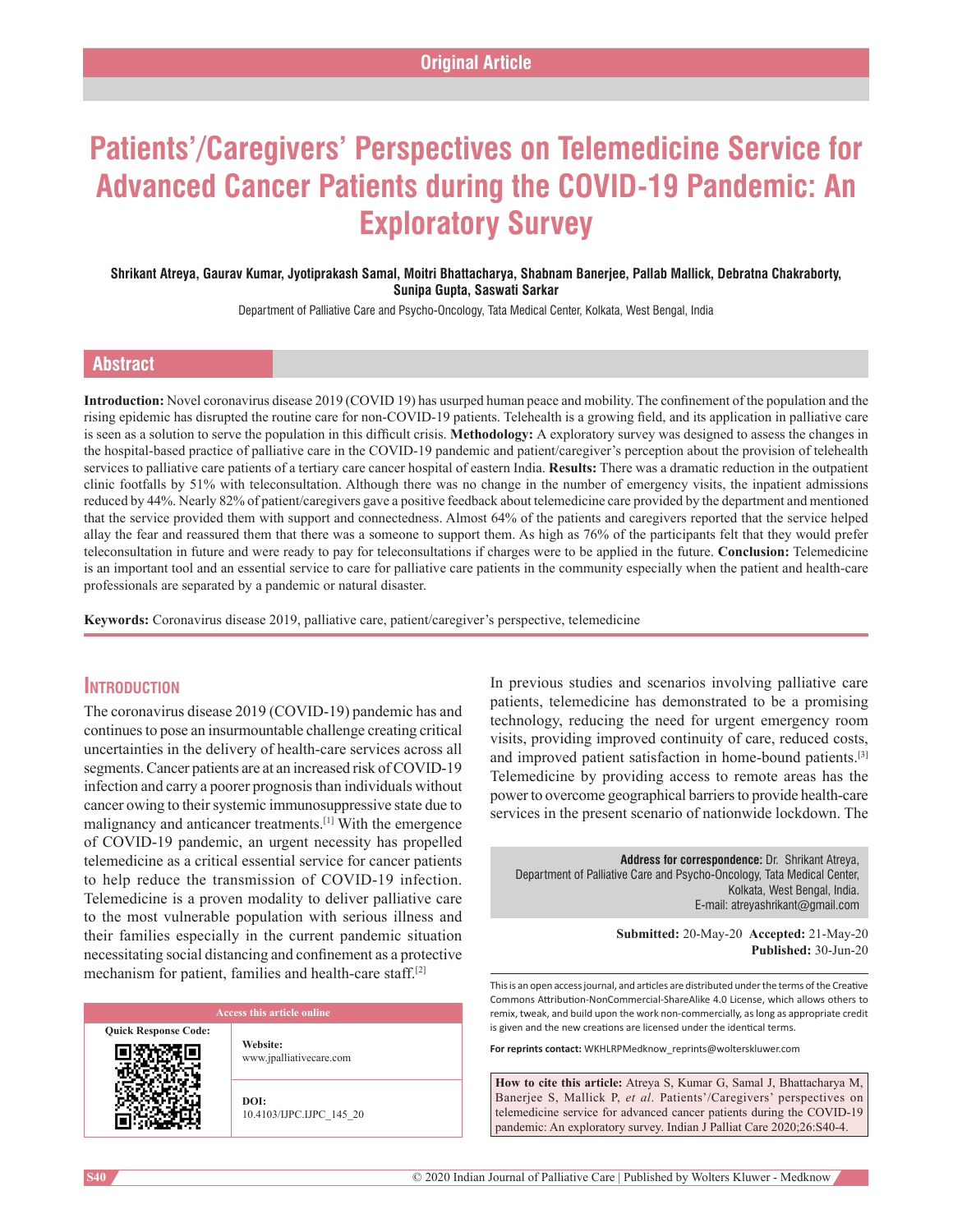Government of India as an urgent response to the growing pandemic implemented rapid measures such as nationwide lockdown in a pretext to curb the situation. The confinement of population and the rising pandemic has led to the disruption of routine care of non‑COVID‑19 patients, demanding the rise of outreach measures to maintain continuity of health-care services. One such initiative implemented by the Government of India was the release of telemedicine guidelines prepared by the board of governors in partnership with the NITI Aayog on March 25, 2020. The purpose of these guidelines is to give practical advice to doctors so that all services and models of care used by doctors and health workers are encouraged to consider the use of telemedicine as a part of normal practice.[4]

However, there are always some practical challenges associated with telemedicine due to its virtual nature and lack of interpersonal interaction between doctor and patients. These challenges may also be further influenced by cultural, social, and regional factors. With this background, exploratory survey was designed to assess the changes in the hospital-based practice of palliative care in the COVID-19 pandemic and patient/caregiver's perception about the provision of telehealth services to palliative care patients of a tertiary care cancer hospital of eastern India.

# **Methodology**

Teleconsultation service was started by the Department of Palliative care in 2014 with the intention of providing continuity of service to patients/caregivers attending the hospital for symptom control. Since January 2014, 10,856 teleconsultations have been provided to 7629 unique patients using a triage system [Figure 1]. This exploratory survey was conducted to assess the impact of our on‑going telehealth services in challenging times faced during the current COVID pandemic.

Fifty subjects were interviewed using a semi‑structured interview guide to query diverse perspectives to inform acceptance and challenges of telemedicine services in the face of the COVID-19 pandemic crisis. Participants included advanced cancer patients registered with the Department of Palliative Care at Tata Medical Center and who consented to participate in the survey. The study participants were then selected from the master list of all patients with valid mobile numbers registered for outpatient department (OPD) consultation for the period January 1, 2020 – May 19, 2020.

Data were collected by a structured interview with both close‑ended questions with binary answers(yes/no) or 3‑point scales (very satisfied/satisfied/not satisfied).

#### **Data collection and data quality**

A predesigned and pretested structured questionnaire was used for telephonic data collection.

The data collection was done by a social worker under the active supervision of study investigators and subsequently, random review of the collected data as well as active



**Figure 1:** Triaging patients using teleconsultation. \*Intractable pain or other symptoms such as breathlessness, bleeding etc., that endangers quality of life or increases the risk of death/status epilepticus, agitated delirium/risk of suicide. #Moderate symptoms/developed new symptoms warranting physical examination by physician/need a change of prescription such as benzodiazepines, antipsychotics or narcotics. ! Mild symptoms/need dose titration of the existing prescription/on a scheduled follow-up

observation of the interview process was done to ensure data correctness and quality.

# **Data analysis and review**

The collected quantitative secondary data from review of electronic medical records as well as primary data collected through telephonic interview were cleaned and imported into standard excel sheets for ease of data analysis.

The aggregated data were analyzed using standard descriptive statistics and represented as frequencies and percentages.

# **Results**

Of the fifty subjects interviewed telephonically,  $54\%$  ( $n = 27$ ) belonged to the age group of  $18-60$  years.  $56\%$  ( $n = 28$ ) of the patients were males, while  $44\%$  ( $n = 22$ ) were females [Table 1].

The survey estimated an average footfall in the outpatient clinic during the COVID pandemic reduced by 51%. There was an average reduction of 55.22% in the number of inpatient admissions for symptom control and end‑of‑life care. However, the number of patients attending the hospital for emergency needs continued to be the same as during the non‑COVID period [Table 2].

Our survey was mainly conceptualized to gather patients and their primary care‑givers experiences and perception regarding acceptance of telehealth services as a modality to meet their unmet health needs during the COVID pandemic. Majority of the participants,  $64\%$  ( $n = 32$ ), scored their comfort levels as being "comfortable" using telehealth services offered. With regard to discussing their holistic health issues with the palliative care team,  $54\%$   $(n=27)$  rated the conversations "satisfying" [Table 3].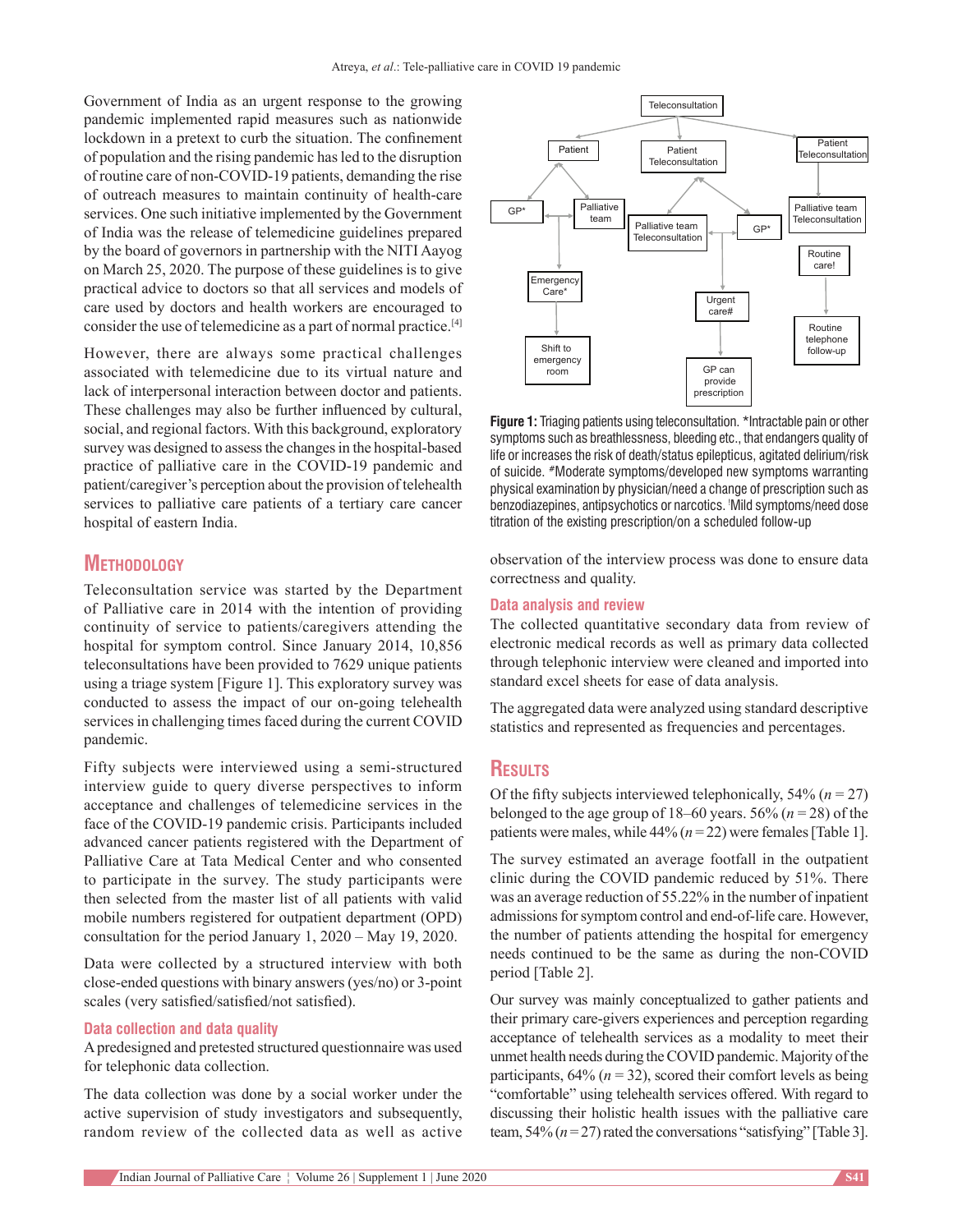Eighty-two percent  $(n=41)$  of the respondents were "satisfied" with regard to the time provided and clarity of advice given by the palliative care team. With reference to courtesy and politeness of the telehealth provider,  $58\%$  ( $n = 29$ ) rated the experience as "satisfied." Nearly  $64\%$  ( $n = 32$ ) felt very satisfied with the advice provided and felt reassured of continued support by the team [Table 3].

Of the fifty participants interviewed, 76% (*n* = 38) expressed their willingness to pay for telehealth service if implemented in the future.

During the lockdown period, the patients/caregivers incurred higher cost towards travel to the hospital. 42.85% patients had to pay INR 500–1000 above the normal cost of travel during normal days and 28.57% patients spent INR 1000 above the normal cost.

# **Discussion**

The rising numbers in COVID-19 cases across the globe has disrupted the routine care of non-COVID-19 patients. The government has laid down formal guidelines for implementing telemedicine service $[4]$  in order to restrict patients from seeking physical consultation. Therapies involving telemedicine are known to provide beneficial effects in patients with chronic pain.[5] A Cochrane systematic review of technological interventions for chronic pain

| <b>Table 1: Patient demographics</b> |                        |  |  |  |
|--------------------------------------|------------------------|--|--|--|
| <b>Patient characteristics</b>       | Number of patients (%) |  |  |  |
| Age (years)                          |                        |  |  |  |
| < 18                                 | 1(2)                   |  |  |  |
| $19-60$                              | 27(54)                 |  |  |  |
| >60                                  | 22(44)                 |  |  |  |
| <b>Sex</b>                           |                        |  |  |  |
| Male                                 | 28 (56)                |  |  |  |
| Female                               | 22(44)                 |  |  |  |

in adults demonstrated a small-to-moderate reduction in pain, disability, and distress associated with symptoms in the tele‑consultation groups as compared to patients who received standard care.<sup>[6,7]</sup> A study by Martorella *et al*. found no difference in the treatment effect between teleconsultation and face-to-face therapies.<sup>[7]</sup> There are conflicting evidences with regard to symptom reduction with teleconsultations. One randomized controlled trial comparing weekly teleconsultation with "case as usual" reported higher symptom burden in the teleconsultation group. Improving symptom burden in patients with advanced cancer can be complex. One more reason for reporting higher symptom burden could be attributed to higher awareness of symptoms, thus leading to worsening symptom experience or their symptoms may have been more precisely registered by the team.<sup>[8]</sup>

The teleconsultation reduced the OPD footfalls for our department dramatically by 51%. Contrary to our belief, implementation of restricted outpatient service did not impact the emergency visits although the inpatient admissions reduced by 55.22%. Many patients with poor general condition who presented for the first time to the hospital were referred to palliative care by the primary oncology team, which could justify the emergency numbers. Studies that have examined the use of telephone advice lines have reported a reduction in the number of inpatient admissions. Middleton‑Green *et al*. [9] stated that 98.5% of calls resulted in patients remaining in their place of residence and only 13% patients expired in the hospital. Therein the challenges of lockdown and restricted physical consultations can be surmounted through a systematic approach using telemedicine where specialist palliative care team can liaise with general practitioners in the community [Figure 1]. It also supports the patient's choice of living at home for as long as possible, which is important for many patients.[10] Although, limited by physical examination, teleconsultation can improve the screening of patients in need of a clinical visit by way of triaging [Figure 1], prevents futile visits to the hospital and restricts only to necessary physical

| Table 2: Footfall in outpatient departments/inpatient departments/emergency service |  |
|-------------------------------------------------------------------------------------|--|
|-------------------------------------------------------------------------------------|--|

| <b>Time period</b>                                                          | Average outpatient per<br>month | <b>Average In-patient</b><br>admissions per month | Average emergency room visits<br>per month |
|-----------------------------------------------------------------------------|---------------------------------|---------------------------------------------------|--------------------------------------------|
| Average patients during non-COVID period                                    | 280                             | 134                                               | 106                                        |
| Average patients per month during COVID period<br>(from March 21 till date) | 142                             | 60                                                | 104                                        |
| COVID: Coronavirus disease 2019                                             |                                 |                                                   |                                            |

#### **Table 3: Participants perceptions and experiences**

|                                                                    | Very satisfied, $n$ (%) | Satisfied, n (%) | Dissatisfied, $n$ (%) |
|--------------------------------------------------------------------|-------------------------|------------------|-----------------------|
| Conversation with palliative care team                             | 14(28)                  | 27(54)           | 9(18)                 |
| Time provided during consultation                                  |                         | 41 (82)          | 9(18)                 |
| Clarity of advice given                                            |                         | 41 (82)          | 9(18)                 |
| Courtesy and politeness                                            | 21(42)                  | 29(58)           |                       |
| Helped reduce anxiety; a feeling that there is someone for support | 32(64)                  | 18 (32)          |                       |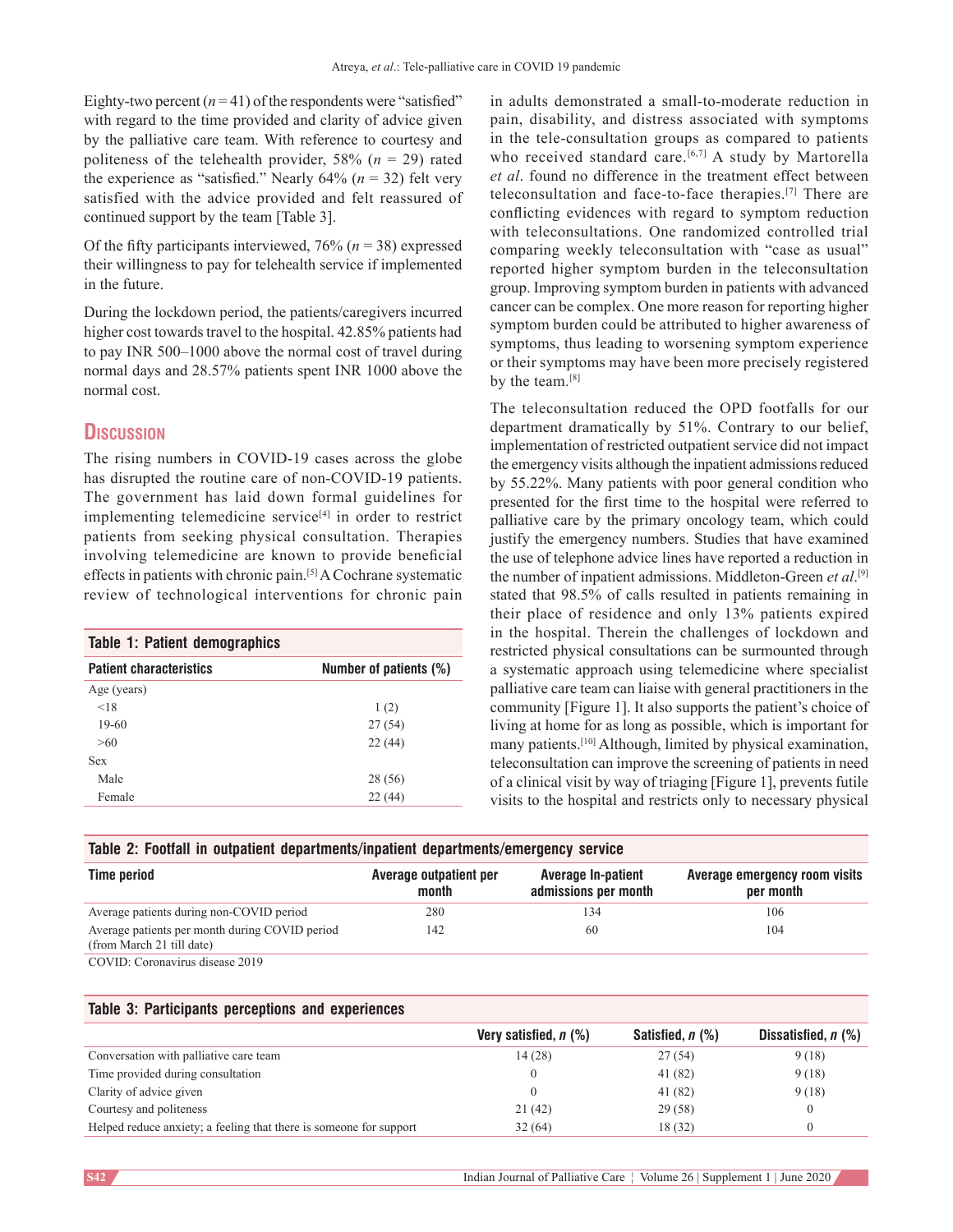consultation or emergency service, reassures the patient/ caregivers of continued support from the palliative care team, decreases the monetary burden on patients/caregivers as it saves the cost of travel, and reduces the waiting time of patients.[11]

It is essential to note here that the advice provided by the specialist team can bring a dramatic reduction in hospital admissions.[12,13] Although our data showed a reduction in the inpatient admission which was contradictory to the findings in a study by Lewis *et al*., the study failed to demonstrate any difference in hospital admissions, or emergency department visits which could be attributed to severity of the symptoms and the degree of medical and nursing support the patients have in the community.<sup>[14]</sup>

The telehealth service provided by our department was proactive where most calls were made during office hours by the team and <10% calls occurred out-of-office hours. Out-of-office hours calls were initiated by family members. Forty-one out of 50 (82%) of participants gave a positive feedback about telemedicine care and mentioned that the service provided them with support and connectedness. The politeness, the time given, and cordiality of the caller gave them a feeling that someone cared about their concerns. A study by Stern *et al*. showed similar results where the author claims that a proactive teleconsultation by the team can reassure the family and help reduce out of hours contact by patients whose condition is deteriorating.<sup>[15]</sup>

The cost of travel to the hospital more than doubled in this pandemic period. Most vehicle plying during this period belonged to private companies who hiked their charges exorbitantly. Patients who visited the palliative care team during this period had a scheduled appointment with the primary oncology team, had a scheduled chemotherapy, or needed a fresh prescription for opioids (caregivers travelled).

Although the mobile cellular subscription has increased in the recent years, only 34.45% of the Indian population has access to internet server.[16] Teleconsultations are impersonal as this reduces direct patient–doctor interaction, lacks physical examination which may result in incomplete diagnosis and is devoid of caring touch which palliative care patients would appreciate.<sup>[10]</sup> There could be concerns related to the quality of health information exchanged and confidentiality of information shared by the patient.

Thirty-eight out of the fifty (76%) participants were ready to pay for teleconsultations if charges were to be applied in future. It is important that charges levied be minimal especially for elderly population and people with lower income in order to encourage more people to avail the service.<sup>[17,18]</sup> Some studies suggested that minimal cost and cheaper options could be used for larger population to benefit as even bidirectional function via SMS could be impeded due to the charges levied.<sup>[18]</sup> Some participants felt the need

for 24 h telephone support service in this lockdown period as they faced challenge in accessing general practitioner for out‑of‑hours support. They felt that such service would help allay the anxiety by providing guidance on a timely manner, thus constantly reassuring them of a continued support.[19,20] There are some limitations that need to be acknowledged. The number of study participants was small and the recruitment was from a single palliative care center. Therefore, further studies with larger sample size are required to confirm the effects of telemedical care.

# **Conclusion**

Telemedicine is an emerging technology especially in the field of palliative medicine. Majority of the patients/caregivers in this study felt that telemedicine was advantageous as an alternative tool for physical consultation. The benefits included increased access to care, reduced discomfort, reduced travel time, and reduced risk of health-care-associated infections. Routine clinical practice is ridden with challenges but future studies will need to explore some of the main challenges such as influence of socioeconomic status, sound technology, funding, and health insurance to cover the cost of the service if high end technology were to be implemented and technical support and data security.

### **Financial support and sponsorship** Nil.

#### **Conflicts of interest**

There are no conflicts of interest.

## **References**

- 1. Kamboj M, Sepkowitz KA. Nosocomial infections in patients with cancer. Lancet Oncol 2009;10:589-97.
- 2. Calton B, Abedini N, Fratkin M. Telemedicine in the Time of Coronavirus [published online ahead of print, 2020 Mar 31]. J Pain Symptom Manage 2020;S0885-3924(20)30170-6. doi:10.1016/j. jpainsymman.2020.03.019.
- 3. Kidd L, Cayless S, Johnston B, Wengstrom Y. Telehealth in palliative care in the UK: A review of the evidence. J Telemed Telecare 2010;16:394‑402.
- 4. Available from: https://www.mohfw.gov.in/pdf/Telemedicine.pdf. [Lst accessed 2020 Mar 25].
- 5. Fisher E, Law E, Dudeney J, Eccleston C, Palermo TM. Psychological therapies (remotely delivered) for the management of chronic and recurrent pain in children and adolescents. Cochrane Database Syst Rev 2019;4:CD011118.
- 6. Buhrman M, Gordh T, Andersson G. Internet interventions for chronic pain including headache: A systematic review. Internet Interv 2016;4:17‑34.
- 7. Martorella G, Boitor M, Berube M, Fredericks S, Le May S, Gélinas C. Tailored web-based interventions for pain: Systematic review and meta‑analysis. J Med Internet Res 2017;19:e385.
- 8. Hoek PD, Schers HJ, Bronkhorst EM, Vissers KC, Hasselaar JG. The effect of weekly specialist palliative care teleconsultations in patients with advanced cancer‑A randomized clinical trial. BMC Med 2017;15:119.
- 9. Middleton‑Green L, Gadoud A, Norris B, Sargeant A, Nair S, Wilson L, *et al*. A friend in the corner': supporting people at home in the last year of life via telephone and video consultation‑an evaluation. BMJ Support Palliat Care 2019;9:e26.
- 10. Sandsdalen T, Hov R, Høye S, Rystedt I, Wilde-Larsson B. Patients'